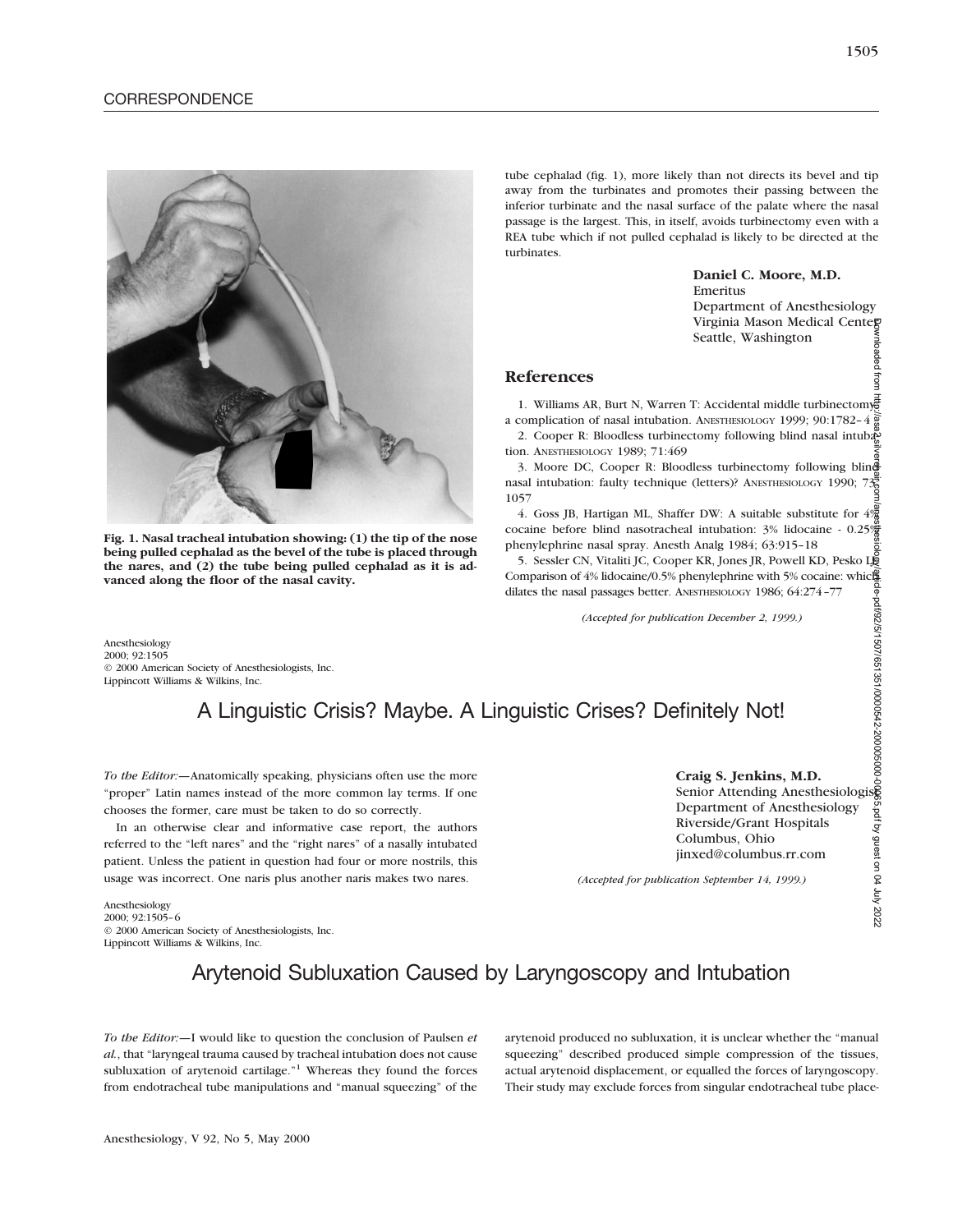# **CORRESPONDENCE**

ment as culprit in subluxation, although blind intubation with stylets has resulted in clinical subluxation.<sup>2,3</sup> However, laryngoscopy and use of stylets are typically inherent in the intubation process, and significant, if not extreme and especially localized pressure, can be transmitted to delicate structures by the tip of a laryngoscope blade. Indeed, while instructing trainees and at times personally, I have had opportunity to visualize the esophageal opening, after laryngoscope placement has lifted the larynx anteriorly. I have also felt the larynx slip backward off the laryngoscope from this position in a "crunching" manner, while facilitating visualization *via* thyroid cartilage pressure/ maneuvers. Such placement of the laryngoscope would certainly allow for equal opportunity for right or left arytenoid subluxation to occur, and also under intubating conditions deemed simple.

Finally, while multiple joint fractures and ligament injuries were demonstrated histologically after trauma on multiple fresh postmortem larynxes in Paulsen's study, the dead tissues provided no opportunity for *in vivo* posttraumatic developments, including muscular spasm, bleeding, swelling, or the combination thereof, which may have led to sustained *in vivo* subluxation. Finally, their own endoscopic view of a subluxated arytenoid (fig.  $1$ )<sup>1</sup> and the suggested incidence of  $1/1000$ after direct laryngoscopic intubation, speaks for the existence of this clinical entity under intra vitam forces and conditions.<sup>4,5</sup>

> **Paul M. Kempen, M.D., Ph.D.** Associate Professor

Anesthesiology 2000; 92:1506–7 © 2000 American Society of Anesthesiologists, Inc. Lippincott Williams & Wilkins, Inc.

*In Reply:—*The background of our study was to show a new understanding of the pathomechanism leading to arytenoid dislocation. Based on our experiments we concluded that intubation trauma of the cricoarytenoid joint does not cause subluxation *per se*, but rather that formation of a hemarthros or serosynovitis lead to fixation of the joint surfaces in an abnormal position.<sup>1</sup>

We agree that our study may exclude forces from singular endotracheal tube placement as the culprit in subluxation and we also agree that in a living patient the larynx undergoes movements during insertion of a laryngoscope which we were unable to simulate in our experiments. But this is not the point. Analyzing the anatomy of the human cricoarytenoid joint in several studies<sup> $2-4$ </sup> we were able to show that the joint can be compared with diarthrodial joints at the limbs and that the joint capsule consists of unexpected large and intensively vascularized synovial folds projecting into the joint cavity. Laxity of the joint capsule and the large synovial folds are predisposing factors for intubation trauma of the cricoarytenoid joint, potentially leading to hemarthrosis and finally to cricoarytenoid joint dysfunction.<sup>5</sup>

Naturally, a postmortem study is not able to show what happens in a living patient but our experiments give us hints about the probable pathomechanism of arytenoid dislocation. Our concept with the occurrence of joint cavity hemorrhage or serosynovitis and after muscle contractures is able to explain all contradictions in the literature regarding arytenoid subluxation.

How would Professor Kempen explain cases of arytenoid dysfunction that occurred some days after easy intubation. In these cases phonation was normal directly after extubation and arytenoid disloca-

Department of Anesthesiology University of Pittsburgh Pittsburgh, Pennsylvania 15218 pkempe@pol.net

### **References**

1. Paulsen FP, Rudert HH, Tillmann BN: New insights into the pathomechanism of postintubation arytenoid subluxation. ANESTHESIOL OGY 1999;91:659–66

2. Debo RF, Colonna D, Dewerd G, Gonzalez, C: Cricoarytenoid subluxation: Complication of blind intubation with a lighted stylet. Early Nose Throat J 1989 68:517–20

3. Szigeti CL, Baeuerle JJ, Mongan, PD: Arytenoid dislocation with lighted stylet intubation: Case report and retrospective review. Anestle Analg 1994 78:185–6

4. Kambic V, Radsel Z: Intubation lesions of the larynx. Br J Anaestherm  $1987:50:587-90$ 

5. Frink EJ, et al.: Posterior arytenoid dislocation following unevents ful endotracheal intubation and anesthesia. ANESTHESIOLOGY 1989;  $70\frac{3}{5}$ 358–60 nesthesiology/article-pdf/92/5/1507

*(Accepted for publication January 26, 2000.)*

tion primary occurred after some days.<sup>6,7</sup> How will he explain the experience of laryngologists<sup>8</sup> treating dislocated arytenoids who report that the arytenoid was movable when touching it with a spatula under light pressure but moved back in its starting position after release.  $\frac{8}{9}$ 

We do not contradict Professor Kempen that arytenoid subluxation may exist under intra vitam forces and conditions. But our experiments speak against this concept and allow the conclusion that arytenoi $\tilde{\mathfrak{G}}$ dislocation is based on the pathomechanism mentioned above<sup>1</sup> and therefore we should speak of "postintubation cricoarytenoid joint dysfunction."

Downloaded from http://asa2.silverchair.com/anesthesiology/article-pdf/92/5/1507/651351/0000542-200005000-00065.pdf by guest on 04 July 2022**Friedrich P. Paulsen, M.D.** Department of Anatomy fpaulsen@anat.uni-kiel.de **Heinrich H. Rudert, M.D.** Department of Otorhinolaryngology, Head and Neck Surgery 2022 **Bernhard N. Tillmann, M.D.** Department of Anatomy Christian Albrecht Univerity of Kiel 24098 Kiel, Germany

#### **References**

1. Paulsen FP, Rudert HH, Tillmann BN: New insights into the pathomechanism of postintubation arytenoid subluxation. ANESTHESIOL-OGY 1999; 91:659–66